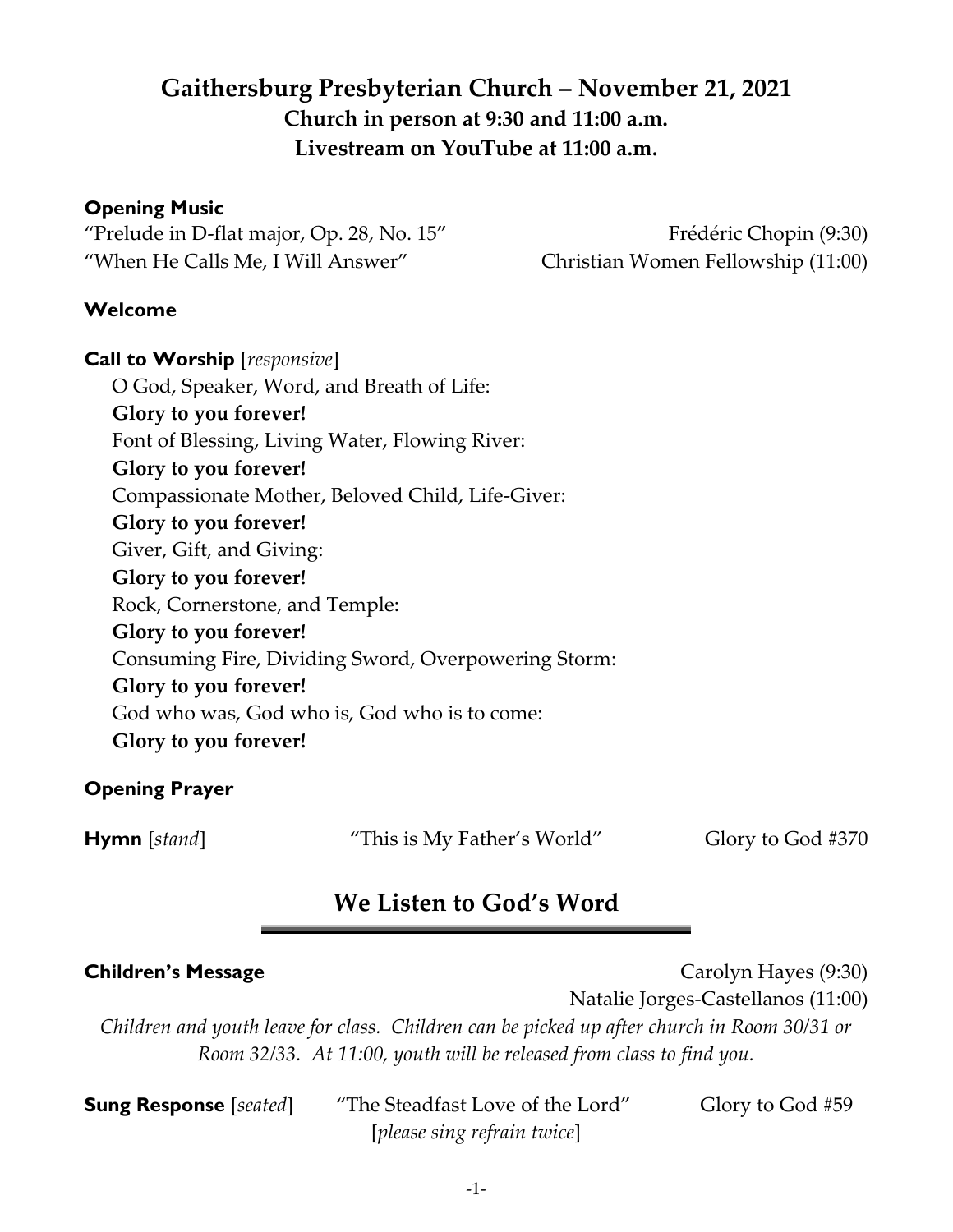#### **Scripture Micah 6:6–8**

6 'With what shall I come before the Lord,

and bow myself before God on high?

Shall I come before him with burnt-offerings, with calves a year old?

<sup>7</sup> Will the Lord be pleased with thousands of rams,

with tens of thousands of rivers of oil?

Shall I give my firstborn for my transgression,

the fruit of my body for the sin of my soul?'

<sup>8</sup> He has told you, O mortal, what is good; and what does the Lord require of you but to do justice, and to love kindness, and to walk humbly with your God?

#### **Luke 19:1–10**

He entered Jericho and was passing through it. <sup>2</sup>A man was there named Zacchaeus; he was a chief tax-collector and was rich. <sup>3</sup>He was trying to see who Jesus was, but on account of the crowd he could not, because he was short in stature. <sup>4</sup>So he ran ahead and climbed a sycamore tree to see him, because he was going to pass that way. <sup>5</sup>When Jesus came to the place, he looked up and said to him, 'Zacchaeus, hurry and come down; for I must stay at your house today.' <sup>6</sup>So he hurried down and was happy to welcome him. <sup>7</sup>All who saw it began to grumble and said, 'He has gone to be the guest of one who is a sinner.' <sup>8</sup>Zacchaeus stood there and said to the Lord, 'Look, half of my possessions, Lord, I will give to the poor; and if I have defrauded anyone of anything, I will pay back four times as much.' <sup>9</sup>Then Jesus said to him, 'Today salvation has come to this house, because he too is a son of Abraham. <sup>10</sup>For the Son of Man came to seek out and to save the lost.'

The Word of God for the people of God. **Thanks be to God.**

**Sermon** *What Risks are You Willing to Take?* Rev. Dr. Roy Howard

# **We Respond to God's Grace**

**Hymn** "In My Life" Glory to God #468

**Moment for Mission Moment for Mission Cancer Exercise Exercise Constant Carriers** Presbyterian Foundation

**Invitation to Generosity and Prayer of Thanksgiving**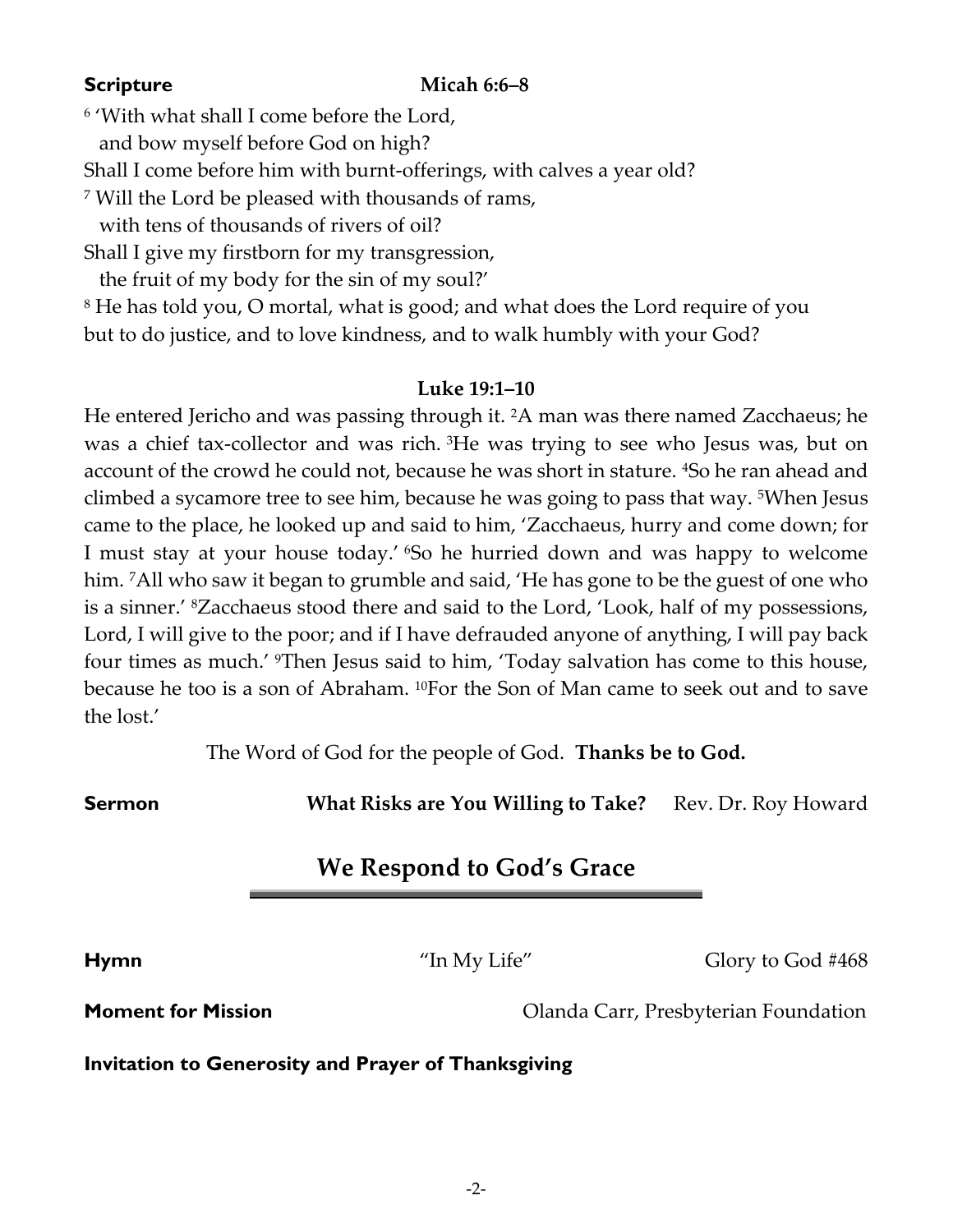#### **Offertory**

"What a Friend We Have in Jesus" New York 19:30) "I Have Found a Treasure in Jesus" Christian Women Fellowship (11:00)

#### **Prayers of the People**

#### **The Lord's Prayer** [*together*]

**Our Father, who art in heaven, hallowed be thy name, thy kingdom come, thy will be done, on earth as it is in heaven. Give us this day our daily bread; and forgive us our debts, as we forgive our debtors; and lead us not into temptation, but deliver us from evil. For thine is the kingdom, and the power, and the glory, forever. Amen.**

## **We Depart for Service**

*The Prayer of Confession is at the end today, wrapping up our series on confession and repentance, so we know that we go out into the season of Advent as forgiven people.*

| <b>Invitation to Confession</b> [seated]                                      | Glory to God #423   |
|-------------------------------------------------------------------------------|---------------------|
| "Create in Me A Clean Heart" verse 1                                          | [Please sing twice] |
| Create in me a clean heart, O God;                                            |                     |
| create in me a clean heart, O God;                                            |                     |
| create in me a clean heart, O God,                                            |                     |
| and renew a right spirit within me.                                           |                     |
| <b>Prayer of Confession</b> [responsive]                                      |                     |
| For our self-indulgent appetites, and the ways we exploit other people,       |                     |
| have mercy on us, O God.                                                      |                     |
| For our anger, and our envy of those more fortunate,                          |                     |
| have mercy on us, O God.                                                      |                     |
| For our love of worldly goods and comforts,                                   |                     |
| and our dishonesty in daily life and work,                                    |                     |
| have mercy on us, O God.                                                      |                     |
| For our negligence in prayer and worship,                                     |                     |
| and our failure to commend the faith that is in us,                           |                     |
| have mercy on us, O God.                                                      |                     |
| Accept our repentance, O God, for the wrongs we have done. For our neglect of |                     |
| human need and suffering and our indifference to injustice and cruelty,       |                     |
| have mercy on us, O God.                                                      |                     |
|                                                                               |                     |

-3-